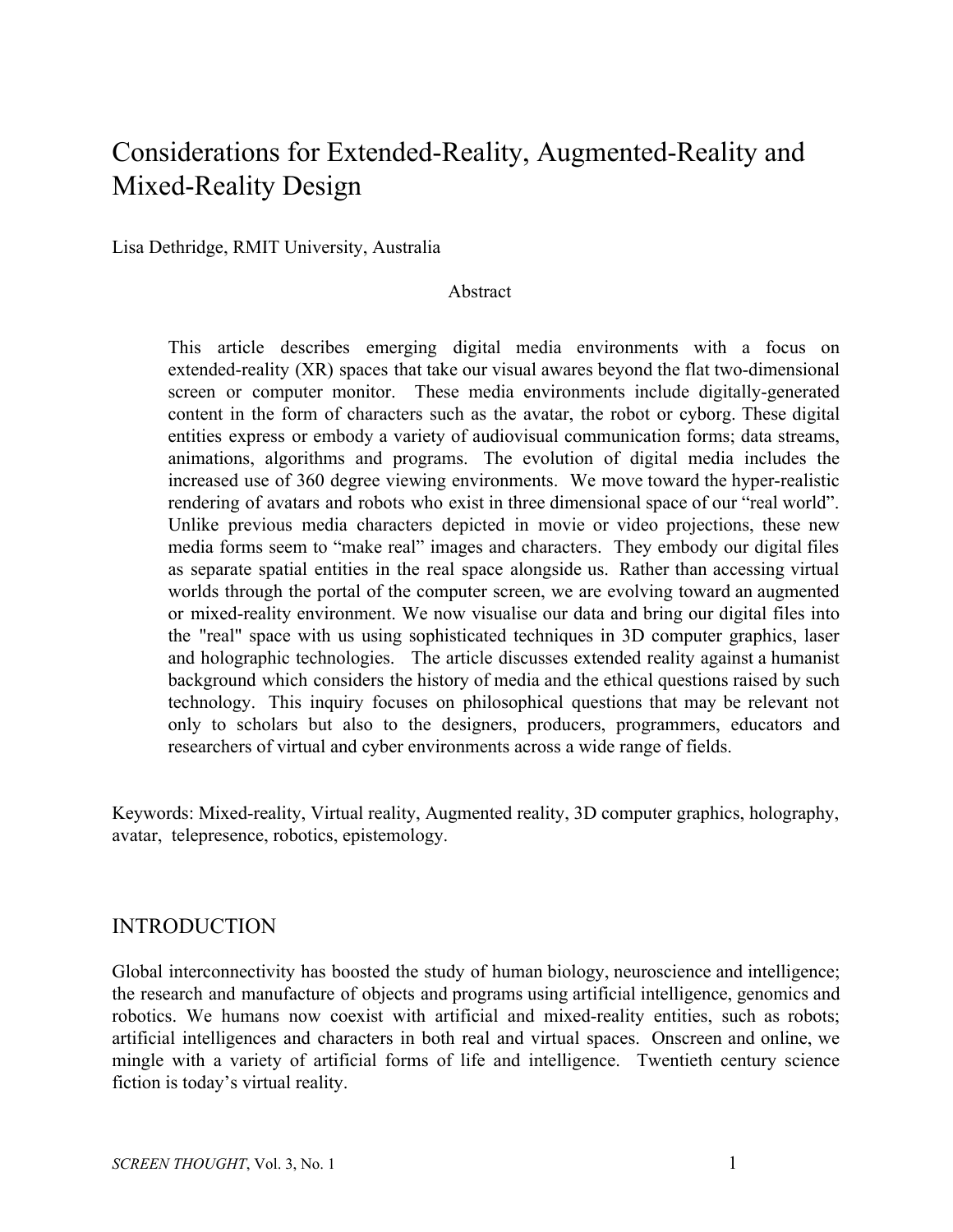How do we understand the forms of virtual "life" that are available to designers within these enriched media platforms? What aspects of our selves are represented or simulated by virtual and mixed-reality environments? To explore these questions we will define virtual worlds and apply classic late twentieth century philosophical and technical theory to explore aspects of design in mixed-reality.

Let's examine how notions of truth, location, identity and authenticity operate inside virtual and augmented or "mixed-reality" environments. How are aspects of the human "self " limited or extended in the mixed-reality realm? We will outline several conditions that govern the relationship between the human user and their mixed-reality environment. We will look at Milgram and Kishino's taxonomy of the virtual and refer to aspects of Artificial Intelligence research. We also discuss Baudrillard's theories of "simulation" and of the "hyperreal" for insight into our perception of virtual worlds. (Milgram and Kishino, 1994; Baudrillard, 1983)

Margaret Wertheim suggests virtual cyberspace is a concept which has evolved over millennia or religious and scientific thought. Wertheim compares today's virtual worlds to Plato's spheres and to medieval concepts of hell and paradise. (Wertheim, 1995) These concepts may condition us to accept Virtual graphic effects as part of a kind of synthetic or cybernetic universe existing parallel to the "real" world. This paper suggests that the human user must often navigate and interact with a range of immersive audiovisual programs and effects inside the virtual world. In this context, the boundaries between the real and the virtual may simply become confused.

The many definitions of virtual reality are based on a range of different technologies and theories. According to Guttentag (2010, p. 638), Virtual Reality (VR) includes three key key design components, 'navigation', 'immersion' and 'interaction' which are commonly included by authors in the field. Gutierrez et al. (2009, p. 55) define VR using categories of physical immersion and psychological presence. Engineers Milgram and Kishino developed a continuum based on the tools of image-reproduction to help us understand the variation between real and virtual visual techniques using screens and projections. **"**Virtual reality is defined as that which is not real but which may display qualities of the real." (Milgram and Kishino, 1994, 18; Sherman and Craig, 2003, p. 25)

So we may agree that virtual reality is defined as a set of appearances which relate to objects that are not real but which may have realistic qualities or appear to be real. (Migram and Kishino, 1994, Sherman and Craig, 2003) Paul Milgram and Fumio Kishino developed a taxonomy of virtual displays and point out that while "real objects…have an actual objective existence. Virtual objects …exist in essence or effect, but not formally or actually." (Milgram and Kishino, 1994, p.8) Their taxonomy focuses on the visual perspectives allowed by a mixed-reality display that combines live and virtual experience. Media analysts can use this model to assess and create various kinds of display technique or to assess user perspective and engagement. (Ivanci et al, 2013, Ivancic et al, 2016, Anderson et al, 2013).

According to Milgram and Kishino, a Virtual Reality (VR) environment "is one in which the participant-observer is totally immersed in, and able to interact with, a completely synthetic world. Such a world may mimic the properties of some real-world environments, either existing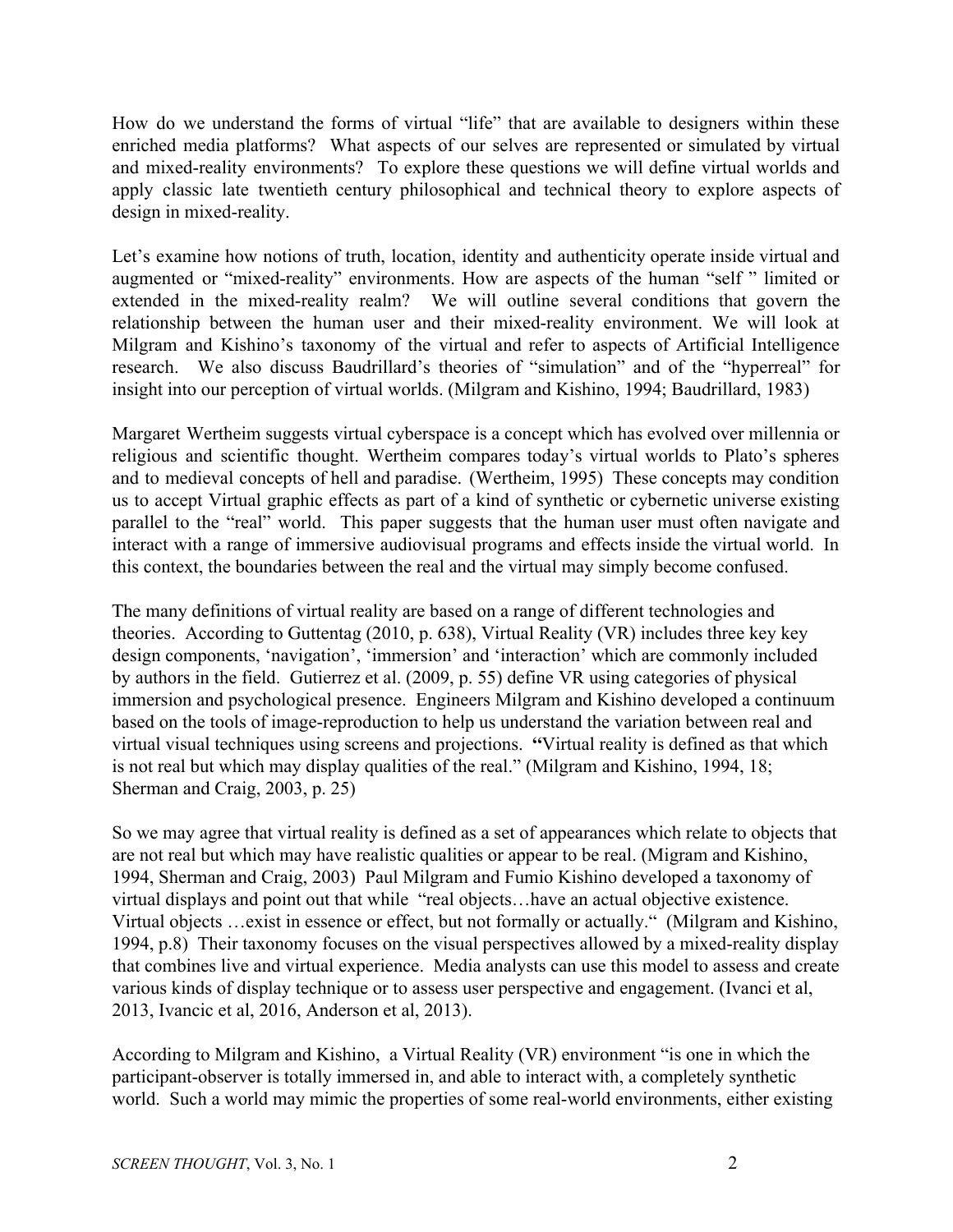or fictional; however, it can also exceed the bounds of physical reality by creating a world in which the physical laws ordinarily governing space, time, mechanics, material properties...no longer hold." (Milgram and Kishino, 1994, p.1) From the user perspective, this means that seemingly magical visual effects can take place, comparable to the wondrous screen special effects, only now these may occur in the "real world" outside the parameters of the screen. Furthermore, the immersive and interactive aspects of 3D graphic interface mean that users can not just "view" but also participate in the action, performing and initiating gestures.

Multi-user environments evolved from computer games but have gone beyond a rules-based, goal-driven, win/lose game scenario. They exist on the web as social spaces designed for social and economic networking. Esports and games like Minecraft and Fortnite function as social media sites with continuous or "persistent" streaming online in real-time, twenty-four hours a day. In a similar way, chatbots, robots and AIs or Artificially Intelligent entities may be programmed to be "on" constantly or to interact at intervals depending on their function.

Virtual and augmented reality systems are used as simulation test-beds where people can develop brands and business ideas; interacting with products and systems before implementing them in the "real world." (Lehdonvirta and Castronova, 2014, Cardoso, 2019) Virtual and augmented systems are also new tools for medical practitioners, biologists and neuropsychologists who use interactive imaging and robotics for research, rehabilitation, training and therapy. (Rogers, 2019, Sveistrup, 2004; Holden, 2005)

Arts and entertainment industries offer an addictive range of virtual indulgences and gamification opportunities. While virtual pornography is already a huge market, old-fashioned point-scoring is often the focus of "serious" gameplay for training and education. (Rubin, 2019, Walz, 2015) Visual offerings go beyond the screen in a range of formats and interfaces including high definition 360 video, 3D graphics, holographics, biometric data capture, haptics and robotics. For example, the Tesla suit offers the user fully physical haptic, sensorial feedback based on biometrics and motion capture. ([https://teslasuit.io/\)](https://teslasuit.io/)

# WHY IS RESEARCH INTO VIRTUAL DESIGN IMPORTANT?

How are we to understand and manage the new conditions available to media designers of these sophisticated virtual environments? Media theorists suggest that global, online platforms and virtual worlds will become common work and leisure places of the future. (Manovich, 2001; Boulter and Grusin, 2000; Everett and Caldwell, 2003) One problem in the field concerns the epistemology of virtual media.

We now interact daily with chatbots, robots, avatars and wearable devices. My simple swipe card gains me access to my office building but also gives my boss access to my comings and goings. Data from my wearable pedometer contributes to my medical records. I use a chatbot to help me locate online shopping items while robots assist behind the scenes to manage my airport luggage. These graphic audiovisual media tools are an interface between us and larger systems including our bank, city or state officials, medical experts, employers, colleges and so on.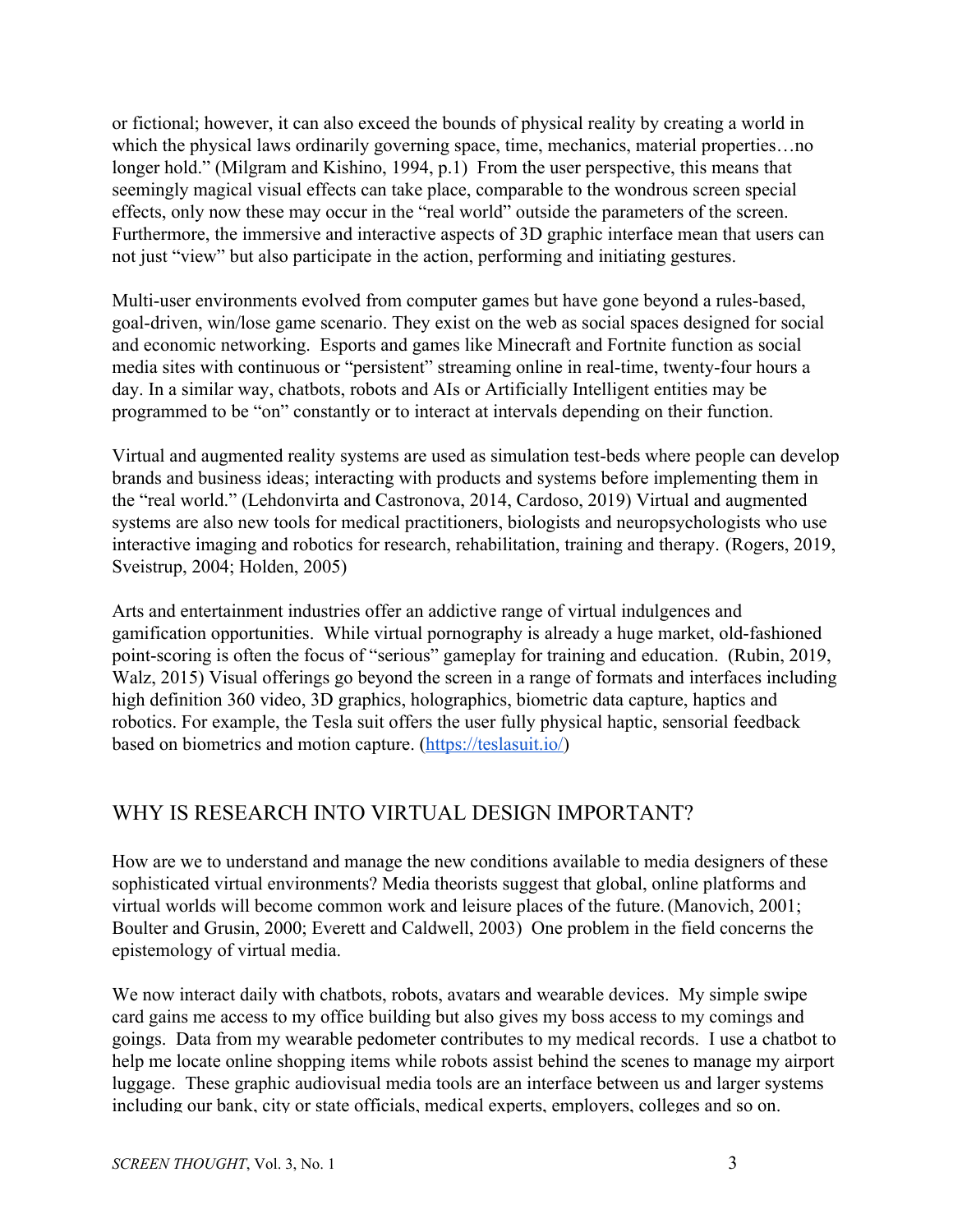Media can now be viewed, worn or even implanted inside the body to manifest data files in both real and virtual spaces. In this context, we need to understand the correspondence between human and artificial forms of life and intelligence. The psychological, ethical and technical question of who animates who in the virtual world is becoming more pressing. Machine learning and neural networks are subfields of Artificial Intelligence that govern how we structure, distribute and model data. As we "train" our AIs and robots using such techniques, we perhaps need to ask how we are also training the humans who use them?

In 1985, British theorist Donna Haraway defined citizens of industrial nations as already "cyborgs" whose intimacy with the products of microelectronics leads to a newly ambiguous set of boundaries between humans, animals and machines. Techno-performance artist Stelarc generates artistic experiments by internalising various technologies and 3D printed organs to illustrate the potentially violent and sublime merging of data, hardware and his own human flesh. Stelarc's works seem to prove the assertion of William Mitchell that wireless transmission and miniaturization contribute to a world of increased interconnectivity. Data is increasingly the motivating force behind our physical and mental health; our engineering, architecture and governmental activity (Mitchell, 2003, Haraway, 1991; Stelarc in Smith, 2005.)

Jean Baudrillard argued in the 1980s that new media technologies change our perception of reality. His premise is based on an historical survey of media production methods that *represent* reality and those that *simulate* reality. Baudrillard recognised that computer-driven media simulations generate a complex layer of illusion. In his book *Simulations* (1983) he asserts that media simulations which place computer-generated elements into a "real" world context may confuse our ability to distinguish, both visually and conceptually, between real and fantasy elements. (1983, p. 97).

The central question is: How do we understand the forms of virtual "life" and "territory" that are available to designers within this enriched media platform? How do we define and authenticate what or who is *virtual and real* within this context? This inquiry may be relevant not only to scholars but also to the designers, producers, programmers, educators and researchers of virtual and cyber environments across a wide range of fields. Such study is helpful to assess the future of a society that may be destined for a variety of artificial intelligence forms, including robots. It is also apt to observe the larger issues around mixed-reality environments as they may represent a test-bed for future virtual cultures.

### DEFINITION OF THE VIRTUAL AND THE REAL

It is useful to define what is "real" inside virtual environments. Augmented reality is "a form of virtual reality (VR) technology where computer-generated images are superimposed upon real, physical environments by means of a viewing device" (Kim,E.S. in Wong et al. 2019, p. 89). AR uses display and projection techniques to generate real-time, visual content into the user's real space, often with additional computer-generated information layered on top. (Kralky, 2014, p. 44) This complex visual environment, forms a kind of "shared space" where real objects and cyber content are layered and mixed in the real visual field. Several design paradigms are useful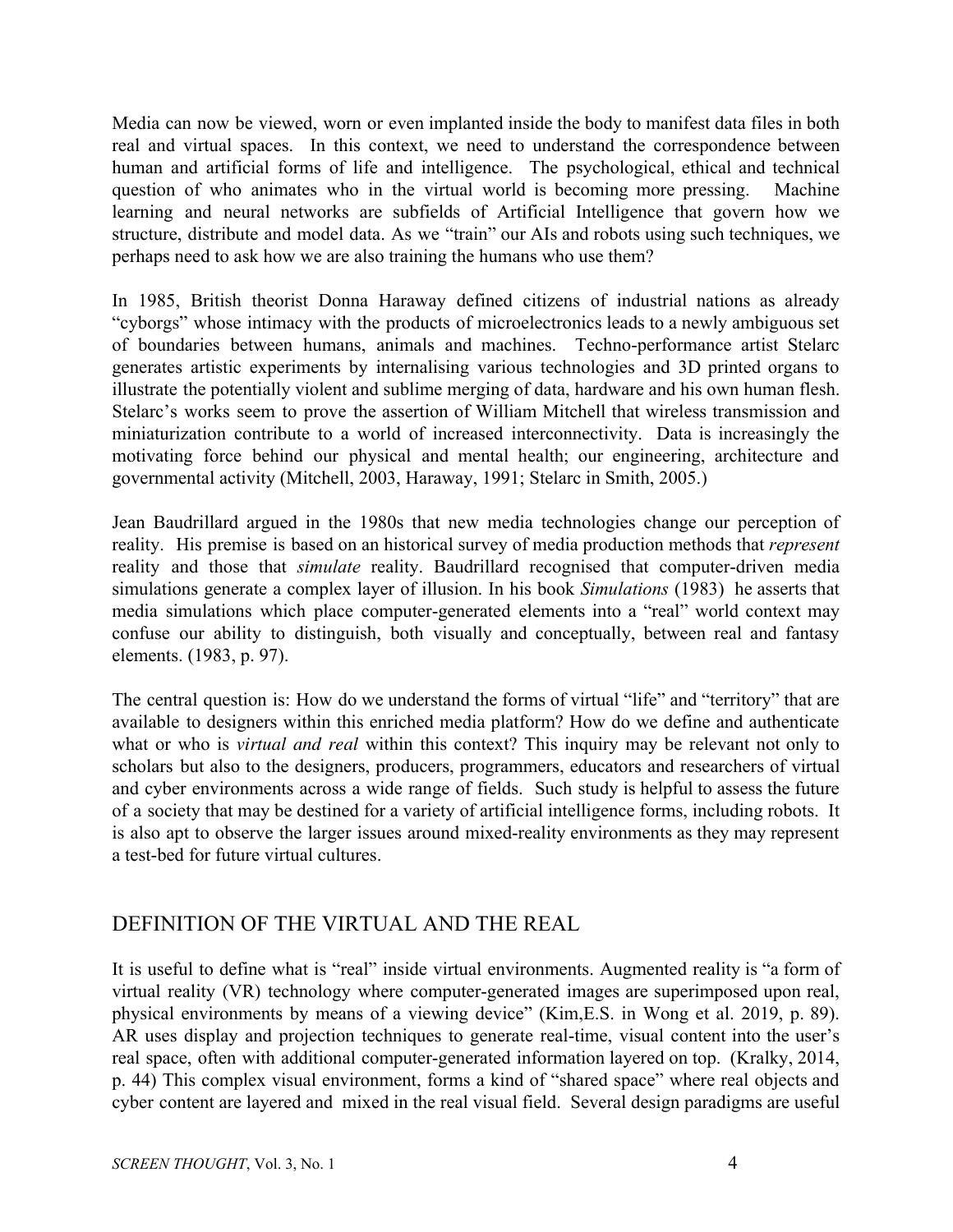here including the Collaborative Virtual Environment (CVE) (Snowdon et al, 2001) and the Distributed Virtual Environment (DVE) paradigm. These describe "software systems that connect geographically dispersed users into a shared virtual space and support the interaction between the users and the shared world. DVEs have many applications in medicine, robotics, interactive distance learning, and online communities." (Khosrow-Pour, 2020, Casas et al, 2009, Dethridge and Schofield, 2016, Dethridge and Quinn, 2016.)

It is important for designers to observe how AR "tricks one's brain into perceiving elements that are not really there." (Varnum et al, p.1) It is useful to observe the design element of real-time appearance, as augmented reality is "the technology that simultaneously combines real and virtual objects that are interactive in real-time and are registered in a three-dimensional space" (Casas et al. 2019, p. 208).

Other theorists emphasise the aspect of Augmented reality that supports or enhances real world communication. In this scheme, Augmented reality is "a system that supplements the real world with virtual (computer-generated) objects that appear to coexist in the same space as the real world" (Rodrigues et al. 2018, p. 15).

This paper does not revise these theories and methods but focuses on mixed-reality which includes all aspects of virtual and augmented systems. We are interested in "the result of blending the physical world with a synthetic one, including the paradigms of augmented reality and augmented virtuality" (Wong, 2019, p. 65).

# MIXED-REALITY IS AUGMENTED-REALITY (AR) AND ALSO EXTENDED-REALITY (XR)

Mixed-reality is also referred to as "Augmented-reality" and as Extended-reality (XR) , which may also include 3D objects, robots and 360-degree videos or viewing platforms. Extended-reality is a relatively new term, compared to hundreds of definitions for VR and AR. In the field of education, a handbook on virtual training defines extended reality as "encompassing all realities such as 3D objects, 360-degree video, augmented, virtual, and mixed realities" (Lim et al. 2019, p. 4).

Mixed-reality applications can be defined as expressions of a multi-layered information platform or meta-platform. No longer is the screen the central portal to access digital files. We are discussing a mixed-reality or extended-reality environment where virtual objects and entities (or characters) may interact in the same real space as the user. For example, the industry formation known as the Internet of Things describes a mega-system or meta-system, a system of systems, which brings together a range of other systems including robotics, blockchain financial applications and 3D graphic, audiovisual and communication tools. (Alkhabbas et al., 2017)

These clusters of system applications are driven by data-bases and high-powered computer servers on a matrix of networks that can be private but are usually distributed globally. Shared virtual environments are often organized as "serious" games where the user operates a dashboard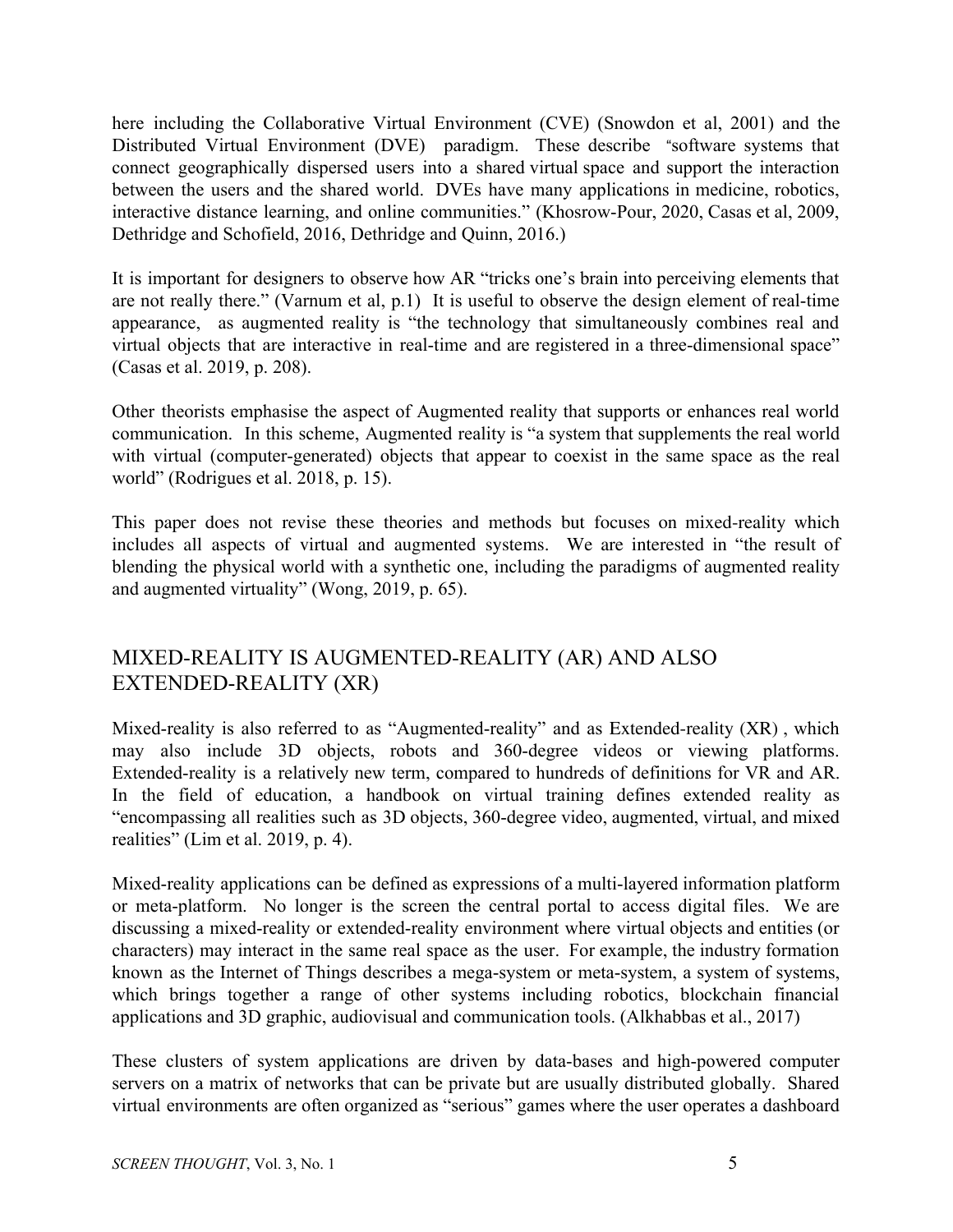with rules and objectives. They may also be seen as social and business environments where commentary and exchange transactions are encouraged. (Jung et al, 2018; Negroponte, 1995)

Within entertainment applications, users may deploy a range of VR and AR devices such as the Oculus, the HIVE or Magic Leap to engage with information streams including text, photography, movies, interactive animations, drone photography, 3D rendering and chat. This allows for a wide range of personal and collaborative activity so that the user is effectively plugged-in not only to a media environment but to a social or activist environment which connects them to action and people in the real world. (Cardoso et al, 2019)

The display device (the phone, computer, heads up display or screen) acts as both a psychological and physical link between the real and the virtual worlds. What are the historical, technological and social factors driving this development?

#### TECHNOLOGY AND HUMAN CONSCIOUSNESS

Like his contemporaries Michel Foucault, Gilles Deleuze and Félix Guattari, Baudrillard is concerned with epistemology, or the science of how we know what we know. (Deleuze and Gauttari, 1977; Foucault, 1980) Baudrillard surveys the history of European art and the image, focusing on various pictorial modes in the experience and expansion of visual space. He focuses on the shift by Renaissance European artists from the flat 2D imagery of ancient art to the illusionistic penetration of the "trompe l'oeil" 3D picture plane. In late twentieth century industrial cultures, Baudrillard observes that imagery generated by computer simulation can breed dangerous confusion around computer-generated images and situations. This media condition results from "the seductive power of endless stimuli" *(*Baudrillard, 1983, p. 139).

Baudrillard's theory of simulation points to the need for designers to focus on the way their creations are framed or contextualised. Renaissance painters put heavy wooden frames around a painting to signal the border between the illusion and the real world. The same painters then got rid of the frame and painted large murals of plants or architecture in trompe l'oeil style that tricked the eye. These murals were additions to grand houses and tricked the viewer into believing the painted garden really was part of the real landscape or that the painted image of a marble arch and column really *was* a marble arch and column.

Humans delight in the irony of discovering that what we thought was real in fact is not. At other times, we may indulge in the artifice and allow ourselves to be deluded into a kind of magical thinking where for example, a mere depiction of the deceased loved one somehow represents an aspect of that person. In future media configurations, there is the possibility that our ability to depict virtual realities outstrips our ability to process or truly comprehend them. Baudrillard's theory may encourage us to focus on the quality of virtual media environments and artificial entities; keeping a sharp perspective on the logic and ethics of the transactions between real and virtual entities and spaces.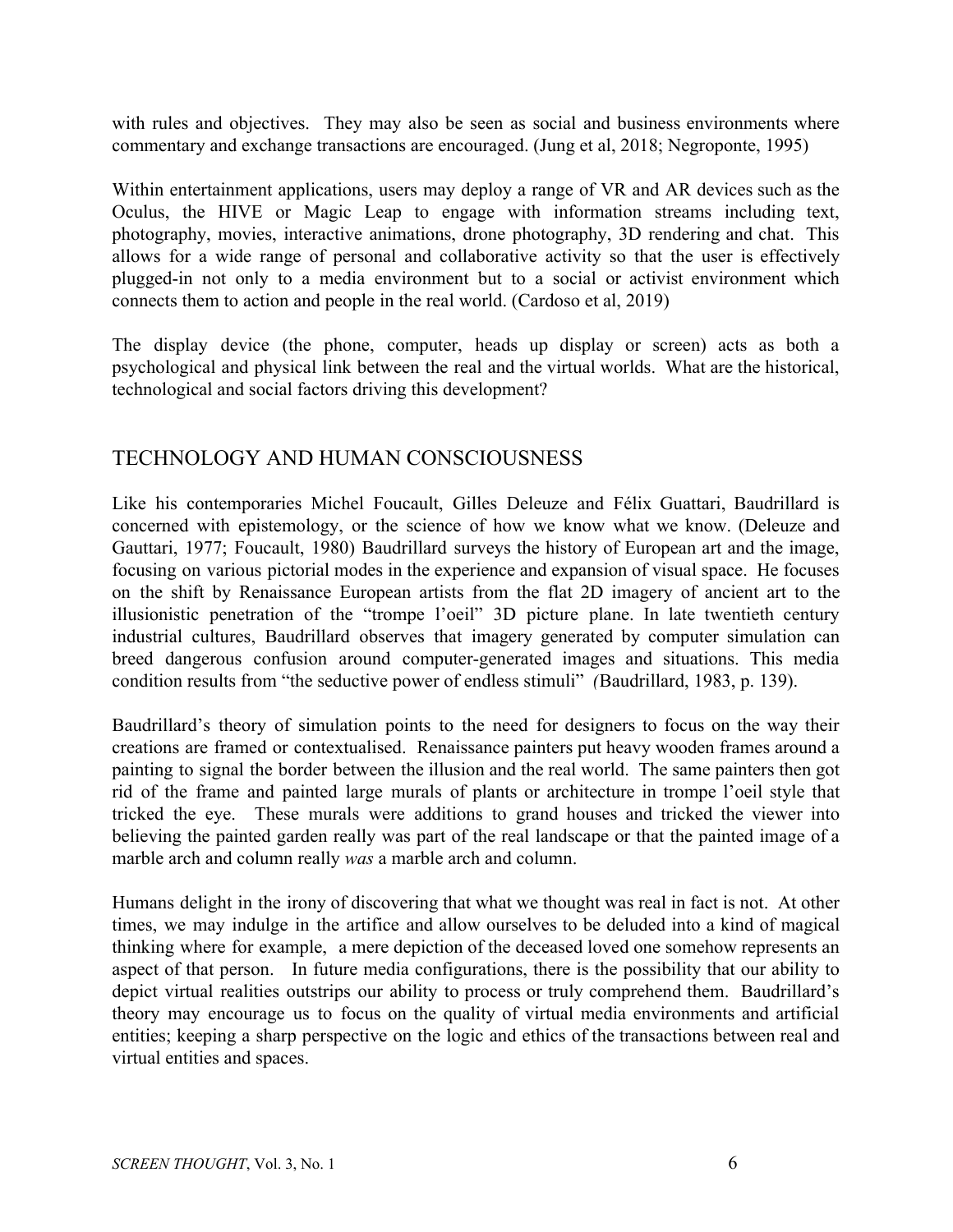Baudrillard's vision resonates with Marshall MacLuhan's two famous maxims: 1) the medium is the message, and 2) electronic media technologies are like extensions of our nervous system. (MacLuhan, 1974, p. 34) It seems clear that virtual and augmented technologies allow us to project aspects of our consciousness into the world. How might we consider technology as an object psycho-social projection?

Before the age of "fake news," Baudrillard puzzled over how we are to distinguish authentic photographic documents and images from artificially generated ones. This remains a problem for digital media designers. Baudrillard's theory suggests that by creating more realistic, or in his terms, hyperrealistic, models, we may lose touch with actual reality. This in turn may lead to an epistemological confusion, which is the basis of Baudrillard's theory. We see and somehow believe the evidence of our senses despite the fact that they refer us to an unreal, or in Baudrillard's terms, a hyperreal zone. As a result Baudrillard insists, we confuse simulation with reality; we confuse the map with the territory. (Baudrillard 1983, p. 3)

This discussion of epistemology forms a background for central questions: How do we understand the forms of virtual life and territory that are available to designers for research within this enriched media platform? There are several key convergence points which may help us understand the scope of this discussion.

# TECHNOLOGICAL CONVERGENCE

Convergence relates to the physical linkages of various technologies and applications within larger and larger systems using artificial intelligence, blockchain and robotics. For example, in the agricultural industry, fruit may now be grown, harvested, stored, weighed, shipped and delivered within a single system, with all transactions logged on that same system. Such a system may include GPS satellite; video and robots to grow the crop and blockchain applications to record the sales prices on a ledger. This means there's an increased aggregation of media content across such meta-platforms, which in in turn may link to a range of other secondary applications and tools across the Internet of Things (IOT.) Multiple sensors and devices are interconnected to provide for independent machine-to-machine communication and transactions that were previously the domain of discrete or separate departments and processes. (Alkhabbas, 2017, Cardoso et al, 2019, Cipolia-Ficarra, 2014)

The virtual 3D world offers a publishing tool where artists and creators distribute virtual goods or information. Users of game platforms traditionally share and exchange digital information; movies, images and objects that they can win, purchase or create inside virtual game platforms like Fortnite. They create a personal archive or database to be negotiated or shared with others inside the game world.

Crypto currencies have evolved from cyberpunk style game environments to facilitate a new kind of digital economy where users can exchange real money for digital products and services. In the first decade of the twenty-first century, the shared user platform *Second Life* pioneered a prototype of virtual economies where users can purchase virtual clothes, furniture, cars and real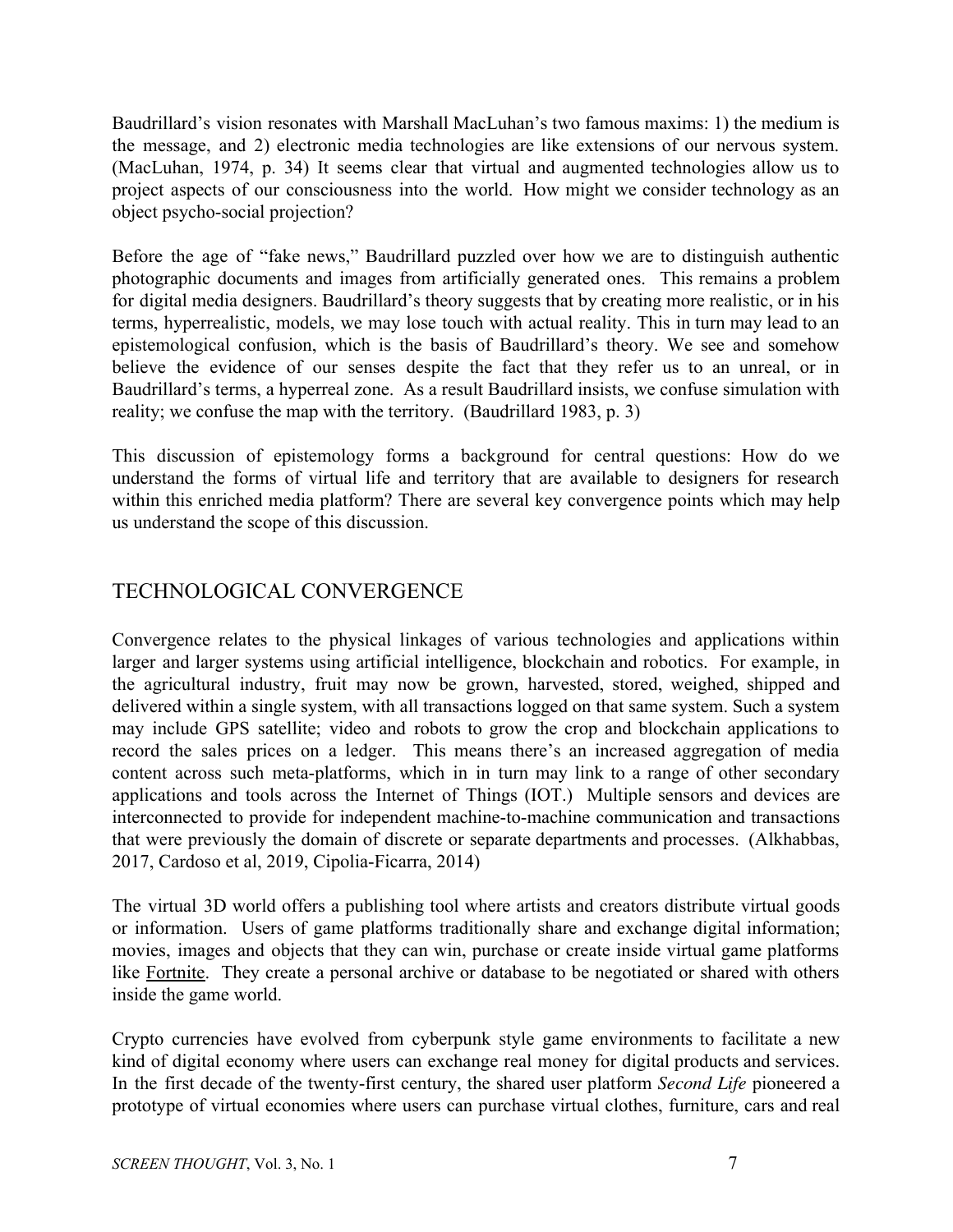estate using a virtual "Linden" currency they purchase online using real American dollars. (Rymaszewski, 2007) The success of this virtual economy suggested the potential for economic exchange of virtual goods and services that are purchased and circulated between real and virtual environments. Internet applications such as Blockchain and crypto-currencies like Bitcoin and Etherium suggest computer code as a new form of economic exchange value. A growing body of research now considers the impact of Blockchain and crypto-currency exchange on various legislative and commercial real-world environments and territories. (Wright and De Filippi, Vigna and Casey, 2018, Xiwei et al., 2019)

#### EXTENSION OF REALITY IN MIXED-REALITY SPACES

We are focused here on ambiguities in the relationship between humans, artificial intelligence and artificial life forms like robots. Clearly we are moving toward an epoch in which humans share a mixed-reality mediascape that crosses over both virtual and real entities and spaces. For example, players of the popular mixed-reality Pokemon Go game, walk the (real) streets using their mobile phones to guide their search for mythical Pokemon creatures. Pokemon Go users employ the basic Google Map of the real world that is augmented with a graphic overlay that shows the location of various Pokemon characters and rewards. This game effectively integrates a real world experience of walking around town with a virtual fantasy, all in the same space. The Pokemon Go programmers overlaid the Google map of the world with characters and effects from a fantasy virtual world to produce effects whereby the digital could be manifest in the real world. According to industry analysis firm Sensor Tower, Pokemon Go made 795 million dollars worldwide in 2019. (Lavorato, 2019) What does the worldwide success of this mixed-reality game suggest about the evolution of mixed-reality media?

Our definitions of real and virtual may become distorted in this context of simulated reality. For instance, on large Esport platforms like League of Legends, people from widely disparate geographical realms meet and collaborate in a shared space of 3D or 360 degree graphic dimensions. In addition, the programs may provide a range of maps and navigation aids that allow a user to shift positions at will between macro and micro depictions of the world using maps and camera techniques that show highly specific local detail.

Mixed-reality platforms allow the industry user to combine graphics, movies and audiovisual effects and programs within a realtime, realspace environments. For example, an architect can use the phone to project graphics onto the wall of a real building to illustrate the position of a door. A carpenter can use mixed-reality applications to superimpose a technical diagram onto the actual timber model of a window frame. The use of mixed-reality for industry, training and education has great potential benefits. Because mixed-reality applications allow humans to be more flexible in their use of digital files, they allow great creative collaboration. How are we to classify virtual objects in the mixed-reality world; are they "global" or "local"? Maybe we class them as "global" when their users; the files and the objects under discussion are geographically dispersed around the world? The products of this mixed-reality industry formation may be classed as a form of mixed global/local knowledge peculiar to the *mixed-reality* culture.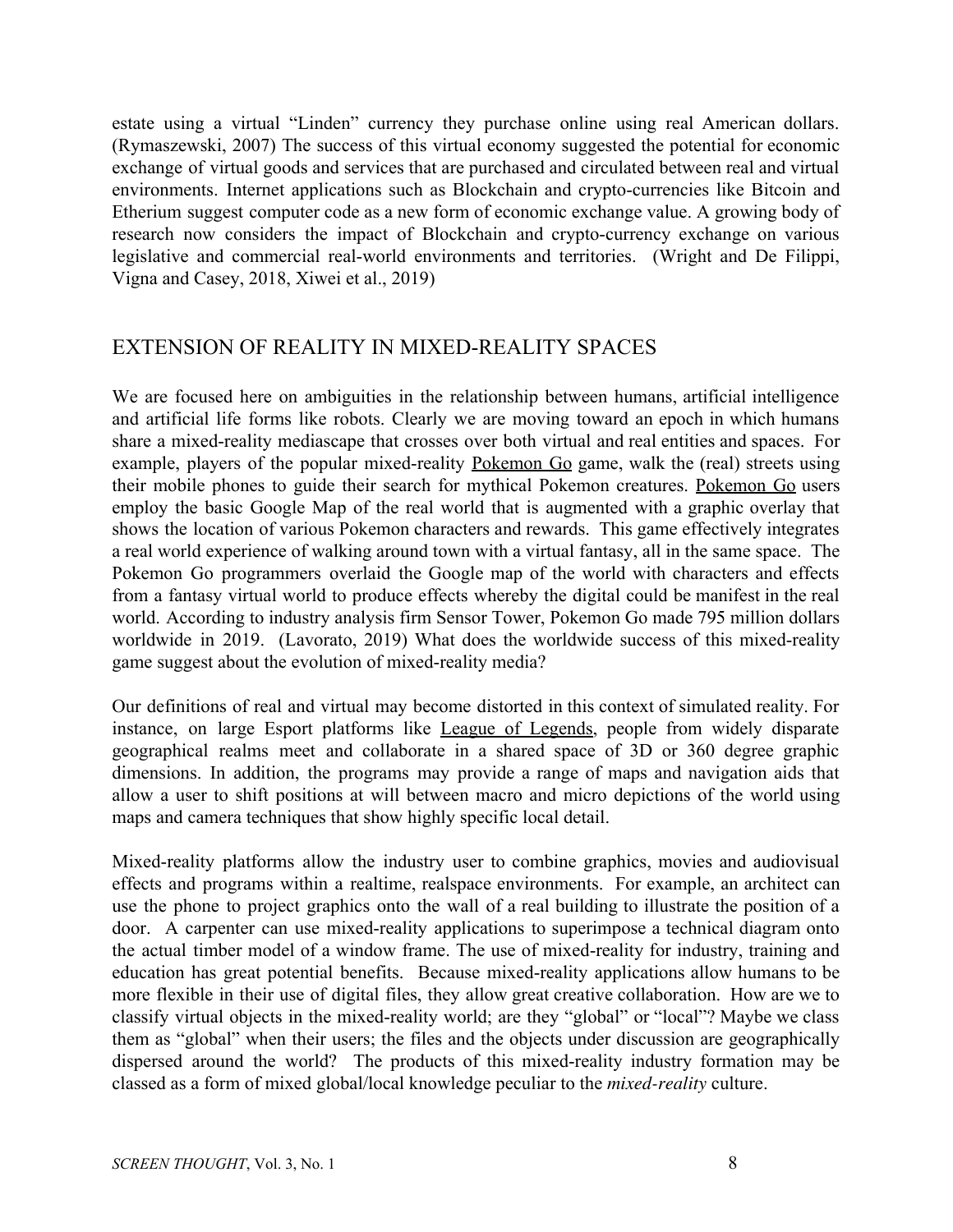While our virtual worlds run parallel to our own world, distance and time are immaterial in the virtual space which obeys different laws of physics. A player in Fortnite can set the virtual sun and moon to rise and set several times each day. The complexity of these worlds is hard to define however the hyperreal dimensions seem manageable due to the variety of tools provided for their exploration.

These days, Baudriallard's sense of the hyperreal is matched by the way we are, as an industrialised culture, hyper-networked. I can project all kinds of messages and digital products to my network of contacts worldwide. I can exchange virtual objects, files and images which make the mixed-reality space feel as easy to negotiate as my local neighbourhood. Or is it?

As real and virtual worlds converge within any mixed-reality simulation, we may observe conditions of some confusion in the way we perceive ourselves and others. In these new environments, physical and digital characters and objects co-exist and interact in real time. How might designers understand the psychology of the person who is using virtual technology in conditions of mixed reality? Lev Manovich emphasises that under conditions of immersion in virtual screen media, the real world fades away, "you are hardly aware of your physical surroundings..." (Manovich, 2001, p. 79)

Within this context, we may for example observe in the passion of the addicted gamer a form of convergence between their individual self and the virtual, 3D graphic self or avatar who represents them online. In virtual, online spaces, the avatar is usually a hyper realistic image which may or may not represent true aspects of self. As a user in a game world like Fortnite or League of Legends, "I am my avatar." The user selects from animations that simulate body functions—including dancing, sport or battle. Some applications allow exchange, financial transactions and extensive communication with other users. The intimacy between user and avatar in game worlds suggests that in future we may relate closely to a personalised robot who processes our data and functions in the space next to us.

### ETHICAL CHALLENGES IN THE MIXED-REALITY ENVIRONMENT

Autonomous programs already populate the internet and are able to interact with other programs and users. Known as "bots", these programs can mimic humans and are already common in customer service centres and in computer games. (Rectenwald, 2019, Sugiyama, 2019)

Gamers are already familiar with non-player characters (NPCs) or characters which are generated by the game-producers to fulfil essential functions in various fictional scenes, such as battles or to provide information about frequently asked questions. Gary Hayes suggests the relationships we form with our avatars, bots and robots represent an important stage in the evolution of human culture. Hayes examines a range of online forums to gather information about artificial entities and bots which occupy human spaces or pose as "human" inside virtual worlds. Hayes is concerned that programmers often fail to label such bots as A.I. entities which causes confusion and irritation among inhabitants of virtual environments. (Hayes, 2008, p. 1).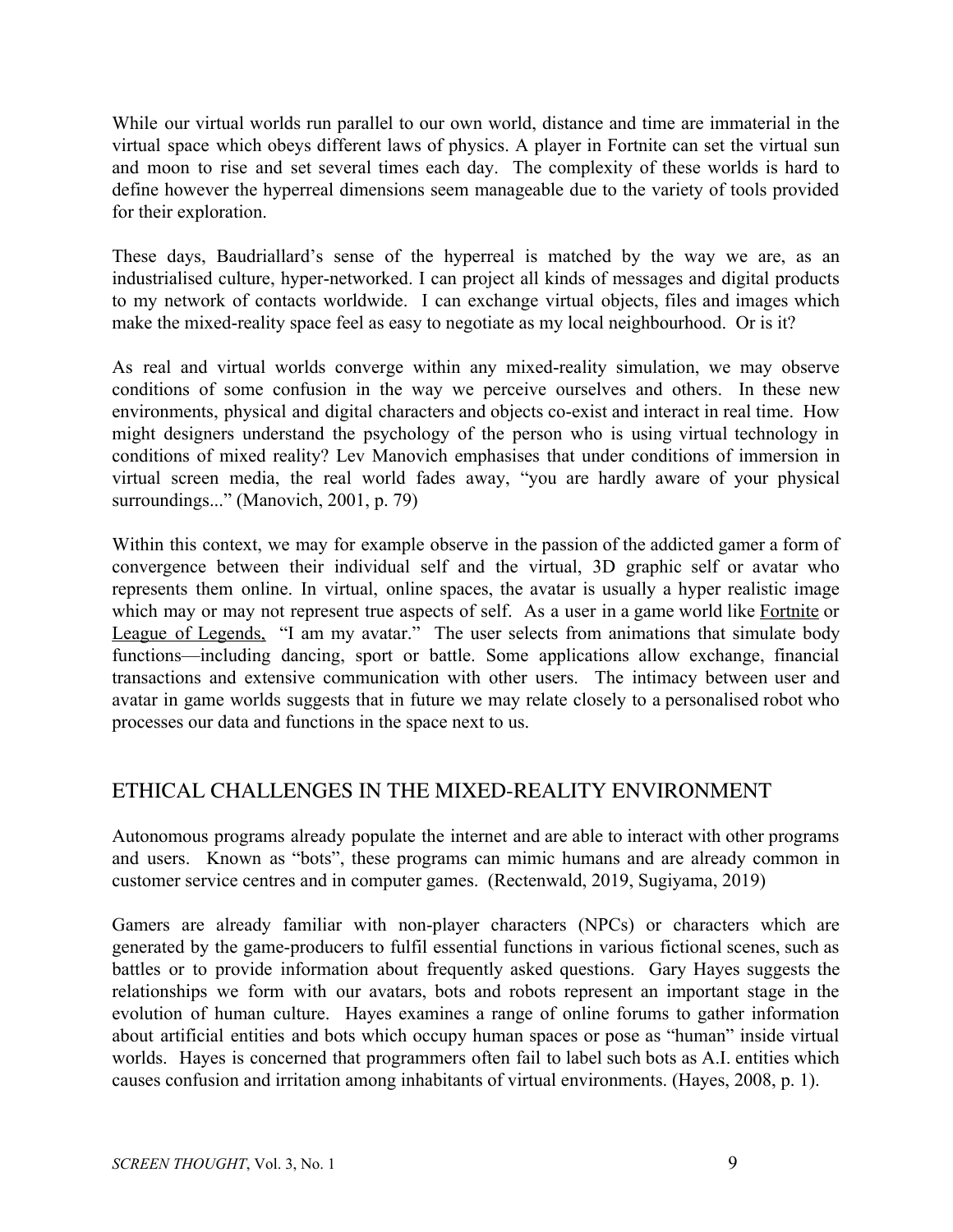Engineers suggest it may be possible to program ethics into robotic systems however this may not be such a safe option. "The risks that a robot's ethics might be compromised by unscrupulour actors raise doubts over the wisdom of embedding ethical decision making in real-world, safety critical robots." (Winfield, 2019)

In mixed-reality contexts, the user is a subject who is imagining and defining their function in an environment where the real and the virtual are in a state of flux. How might designers respond to this set of challenges?

It is clear that we need to understand the boundaries between humans, avatars and robots as this raises ethical issues around digital identity. Is a bot or an avatar to be treated as a human? Must one always signal one's true human identity when acting as an avatar in a virtual environment? Should all bots and A.I.s be clearly labelled as such? Can I inhabit or act within a mixed-reality world as my friend's avatar or is that unethical? Is my digital self liable for the same legal rights and privileges as my real self? How do we protect child avatars? The issue of intellectual and creative property rights is also crucial in this context. Who owns the data around my avatar and around my digital creations?

We are already well aware that administrators in data collection agencies like Google and Facebook can "mine" our private data, skimming it for specific content and matching it with advertising and commercial interests. (Heller, 2019, Rectenwald, 2019) We know that virtual game environments and shared social networks contain surveillance devices capable of recording activity, location and chat data by users. Chris Dodds points out that our understanding of the "digital persona" is a model of the person established through the collection and analysis of data relating to the behaviour of their avatar in online virtual environments. (Dodds, 2007)

Mega data and social networking companies like Facebook and Google are already under pressure to justify their role as compilers and re-distributors of private user profile information. (Heller, 2019) With the increase of companies establishing a commercial presence in virtual environments such as game worlds, issues such as private and corporate privacy, surveillance and espionage are gaining more attention. The collection and distribution of data beyond the virtual environment raises serious questions around data privacy. Demographic information about users of virtual and mixed-reality applications may be aggregated from the user base and shared with third parties. This means that while your "real" life may appear to remain anonymous, information pertaining to your virtual or digital self may not. (Heller, 2019, Rectenwald, 2019)

As designers perfect the realism of the 3D graphic interface and artificial life forms, there is an increased convergence or inter-mingling between human and cybernetic forms of expression. This cybernetic intimacy between us and our machines has bred deep concern that artificial intelligence and robots will take over jobs and facilitate surveillance states.

A recent Chinese government report reveals a national focus on shaping itself as a manufacturing and cyber superpower using "the new generation of AI technology in all aspects of the industrial sector…to build a public support system for industry ... intellectual property service platform,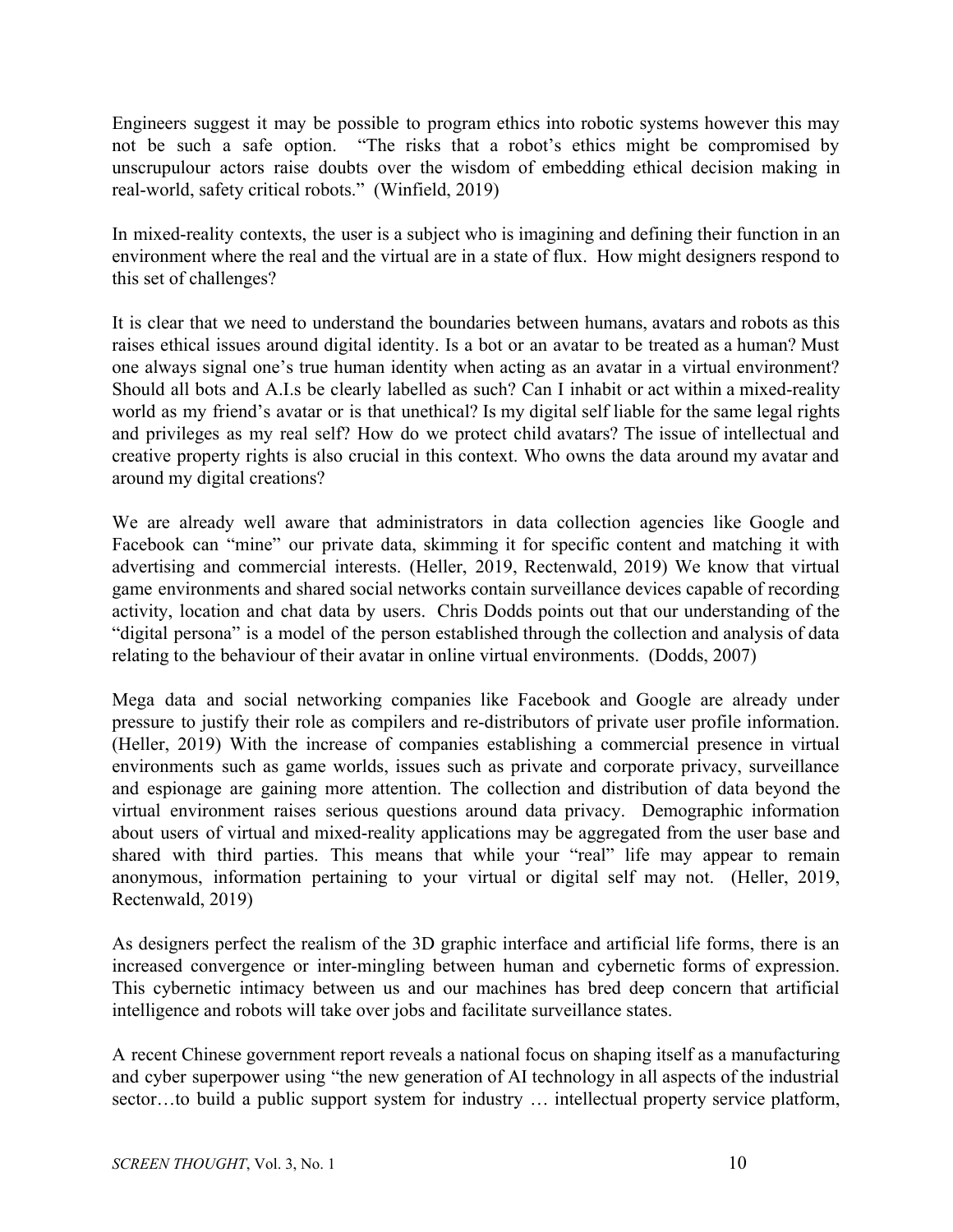intelligent network infrastructure, cybersecurity, and …to improve the environment for the development of AI." (Triolo et al, 2017, p. 1) The Chinese government has certainly taken AI surveillance to an alarming level of efficiency. In 2019, the American government made sanctions against Chinese use of AI in ethnic law enforcement as a human rights abuse. (Doffman, 2019.)

All nations perhaps need to focus on government policy to ensure that democratic boundaries are placed around the use of data surveillance and the use of artificial intelligence and emerging cybernetic entities such as robots who are now referred to as NELFs on the Internet of Things (IoT). Japanese researcher Shigeki Sugiyama discusses machine learning and the problem of human consciousness in relation to AI research. He concludes that despite all the careful modelling of big data; of cloud and "fog" computing, AI is definitely still a work in progress; that there is no way machines are able to act independently of humans; that they lack consciousness and are "careless," not like humans at all. (Sugiyama, 2019, p. 15)

According to Baudrillard, simulation entails deception when the image is not framed or disclaimed as an artificial reproduction of reality. In his view, forms of simulation are problematic when they are not signalled as such. (Beaudrillard, 1983, p. 16) This may suggest a need for the owners and programmers of augmented or virtual systems and robot or bot characters to clearly designate them as program-generated entities and not human-generated. It may call for an ethics of transparency where humans may eventually need to register or license their avatar's or robot's identity.

Perhaps we should revise the freedoms that users currently enjoy in virtual worlds. Future research may be needed to investigate the ethical standards governing social covenants in virtual culture. Virtual and mixed-reality Worlds deliver lush, hyperreal and sensual visions via the computer interface which represents a portal into alternate reality. In future however, the senses and visions of the virtual will be mixed-in seamlessly with the real. It is possible that because humans are easily convinced that the virtual is somehow "real" we are blind to the psychological and socioeconomic conditions governing the mixed-reality interface.

There is a sub-genre of dystopian science fiction in which characters mistake virtual characters and scenarios for a kind of warped "reality". For example, in movies like The Matrix or Inception or Blade Runner 2049, there is no perceptible boundary between real and virtual dimensions. Characters fall in love with gorgeous, empathic robots and chase computer-generated bad guys. Such stories often feature the use of an edible or downloadable psycho-chemical link that the protagonist uses to merge with the computer. These movies seem to signal a post-human cyborg epoch that may be fast approaching or perhaps they are warning of what we must avoid: "an epoch in which the screen disappears and we carry the computer inside us, via microchips and mini-circuits, which, like pacemakers and cochlear implants, are designed to enhance our abilities to function." (Dethridge, 2016, p. 189)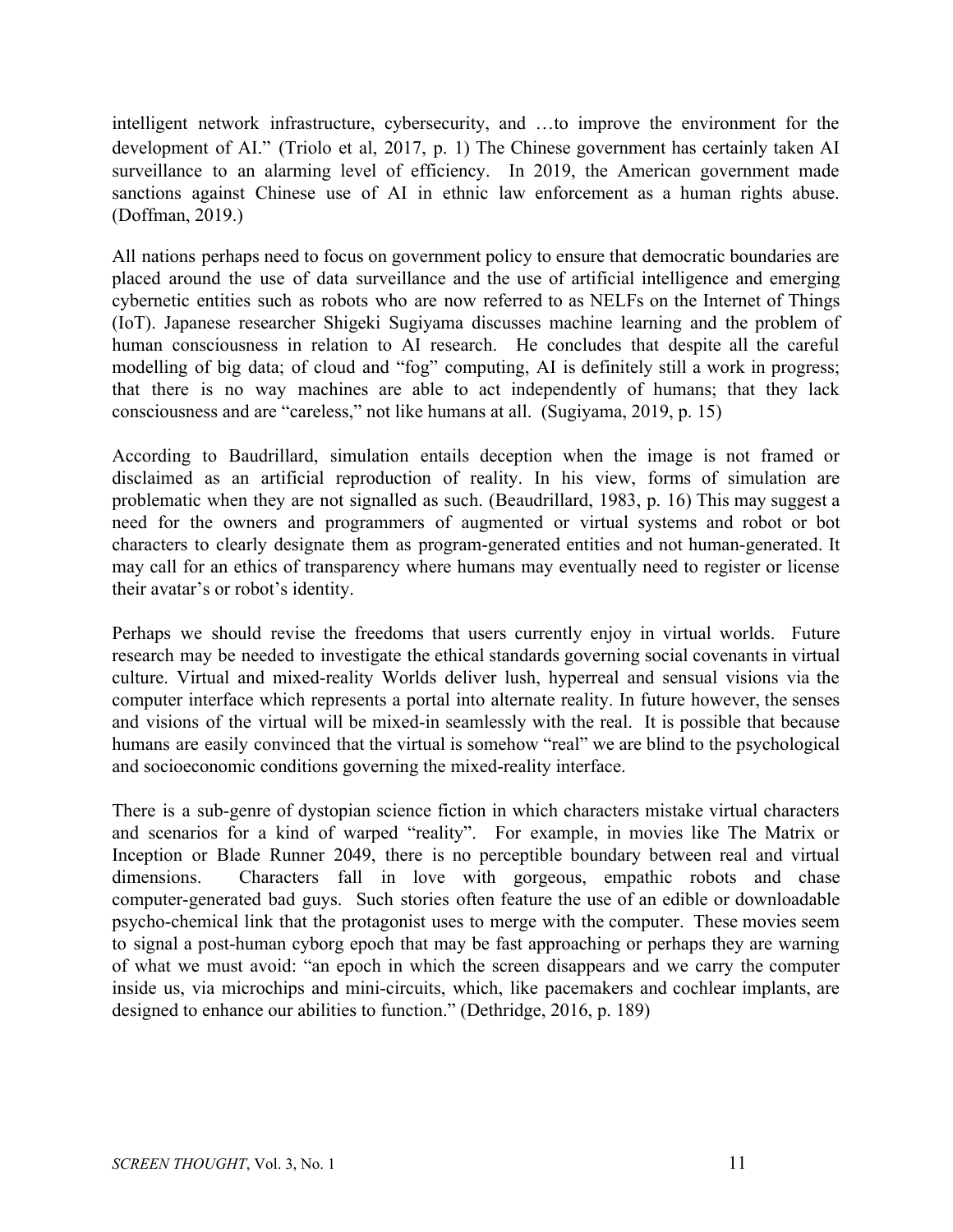## **CONCLUSION**

Our digital reflections now include a variety of sophisticated graphic audiovisual instruments, lasers and holographs. These media forms open up new dimensions in our ability to organize a subjective view of self. While our self-perception may shift as a result, it is clear that our approach to the interface itself is likely to change. For the last forty years, the first generations of computer users have slumped at desks with arms on keyboards while fixating on the screen ahead. This interface was a cross between the typist's desk and the fighter pilot cockpit. The computer screen is no longer the main portal used by humans to access data. Sophisticated 3D computer graphics, laser and holographic technologies we are now able to bring a variety of digital "files" into the space so they co-exist in "mixed-reality" or "extended-reality" space alongside us.

As a result of this rapid media evolution, humans are experiencing new "mixes" of digitally-generated content inside a variety of spaces. We use machine learning; complex programming and robotics to reproduce both real and virtual entities and objects such as the avatar, the robot or cyborg which are the natural expression of a mixed-reality culture. (Haraway, 1991, Stelarc in Smith, 2005, Mitchell, 2003)

In extended-reality XR environments, the user may experience vivid representations of other humans or entities that have a hyper-real nature. That is, they appear to function as "real" human entities or appear to be "really" there. We have seen humans fall in love with blow-up dolls or marry avatars they only know from online exchanges. To put it simply, we humans are capable of confusion across many cognitive categories. The future challenge may be for designers to form an epistemology that can accommodate the ambiguities inherent in the mixed-reality media landscape. This leads us to further exploration of the forms of character and psychology that are available as design elements in virtual worlds.

Extended-reality, mixed-reality and virtual worlds provide a powerful platform for the hyper-networked generation of digital natives who were born with computers in the nursery. Twentieth century telecommunications has evolved into twenty-first century streaming; we are always interconnected to the matrix of systems that governs the socio-economic needs of developed industrial nations. Currently our devices are held in a space adjacent to our bodies; in our hands or in our laps. We communicate with systems via a dashboard, a joystick or a mouse and keyboard. It seems we are accelerating toward a future in which the software will be integrated with the human user in even more intimate proximity, as wearable or even implanted devices. Will we attain a new sense of intimacy and responsibility in response to these shifts? Will it be possible to "un-plug" if the software is then part of us?

We are registering here a few of the myriad forms of physical and digital assemblages that are available to designers of virtual and extended-reality or mixed-reality spaces. The interactive and immersive qualities of virtual media have extended human experience beyond the tangible four walls of our daily experience into a seemingly limitless dimension of imaginary possibility. This all suggests that in future, designers may need to form an epistemology or order of knowledge which can include awareness of the ambiguities inherent in virtual environments. Most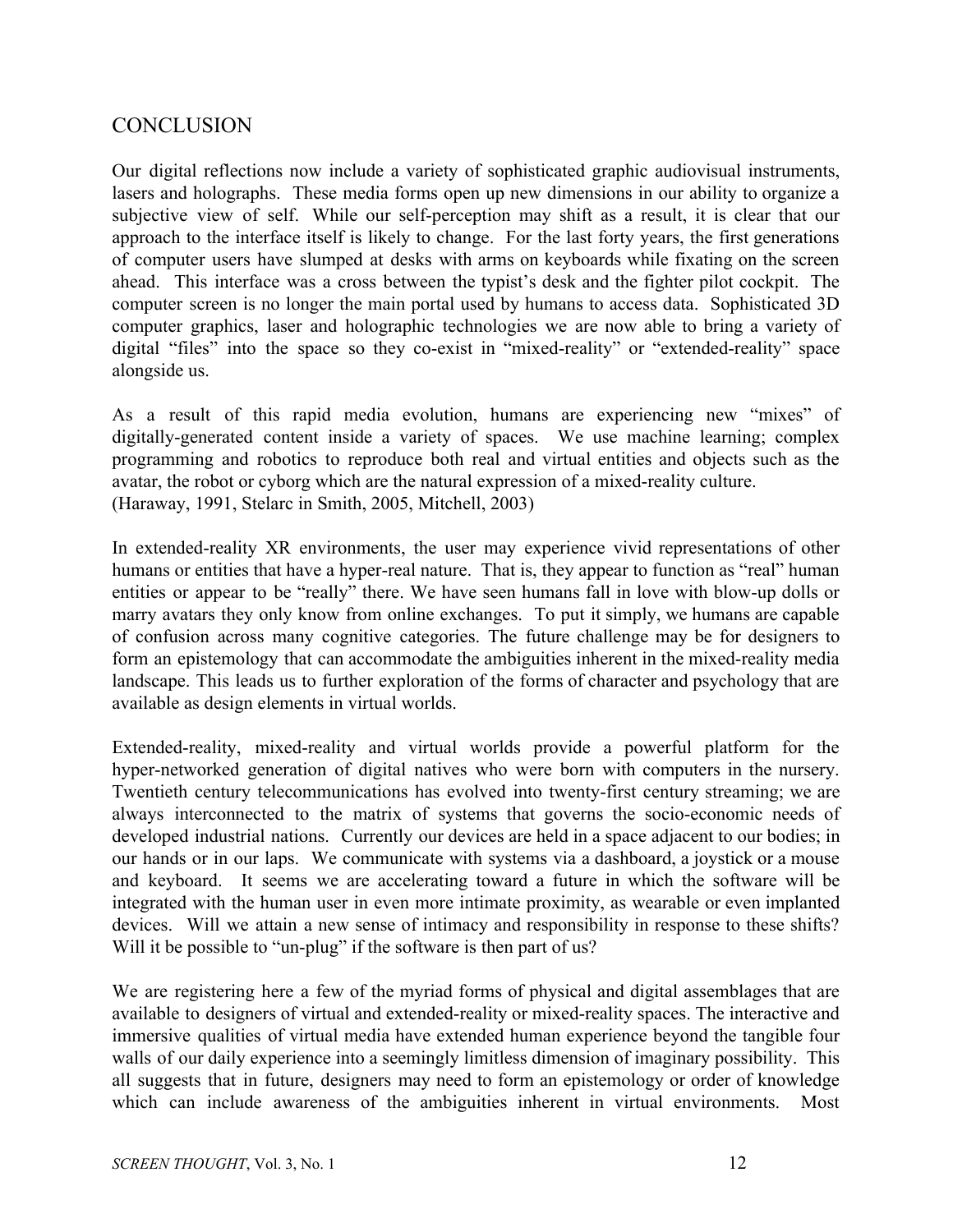importantly, the human tendency to suspend disbelief and to "believe our eyes" means we are easily tricked by the illusions made possible by sophisticated imaging and haptic sensing technologies.

Perhaps the awareness of "fake news" has been positive in that it raises healthy scepticism about the global outpourings of various media platforms. "The larger ethical issues of surveillance, privacy, intellectual and creative property rights are also a priority." (Dethridge, 2016, p. 190) How are designers to respond to this ethical quagmire? Should we devise certificates of authenticity or digital badges which offer legitimacy or ownership of data or virtual property?

It seems clear that while our capacity to develop and implement complex systems is evolving rapidly, we may not be developing a critical capacity and awareness to cope with the systems we create. This is evident for those hooked in to social networks or organisational communication chains. Like frogs in hot water, the new "normal" is to be dealing with the always urgent and confounding complexity of keeping up with daily emails or responding to social media inquiries and exchanges. The origin of the term "robot" is associated with words for "forced labour", "serfdom" and "forced worker" in Czech and other Slavic languages (Etymology Online, 2019). Is it the artificial intelligence known as robots we are programming to perform tasks or is it we who are really the robots? Are we programming ourselves as well as the robots to respond to the needs of the larger meta-systems that organise our lives? In machine-learning are we training the machine or training ourselves to be like machines?

Perhaps we may admit we no longer share a single reality but experience a diversity of media-generated environments that are run by larger systems. The future challenge may be for designers to form an epistemology that can accommodate the ambiguities inherent in the mixed-reality media landscape. In Baudrillard's terms, the human tendency is to read the simulation and the "reality" as if they coexist on the same plane. The "seductive stimuli" of simulated worlds will continue to raise serious issues for media epistemology; how we know what we know and how much of it is "real". (Baudrillard, 2002, p. 17)

Our ancient faith in the authenticity of the sculpted form; the painted, photographic or televised image means we are likely to believe what we see in virtual worlds. (Sontag, 1977, p.18) An image or product generated in the opposite geographical hemisphere can be "here," now in an instant using powerful imaging technology and a local 3D printer. I can program an online bot to resemble my partner and compose or recite poetry in his voice. We may easily suffer confusion when such systems include not only hyperreal imagery but also artificial entities such as avatars and robots who may pose somehow as "human." The location and identification of what or who is real or virtual in becomes a problem for designers to grapple with.

3D virtual technologies allow for display imagery of unprecedented audio-visual realism. When such technology is used to generate perspectives, simulations or re-enactments across scientific and legal contexts, we may need to focus clearly on the location of truth and authenticity. Within virtual and augmented environments, perspectives can be varied and therefore confusing. (Schofield, 2007, Hall, 1994) Let's remain aware of the way hyper-real images and effects can trick the brain into thinking a virtual subject or object is "really" there. We need to distinguish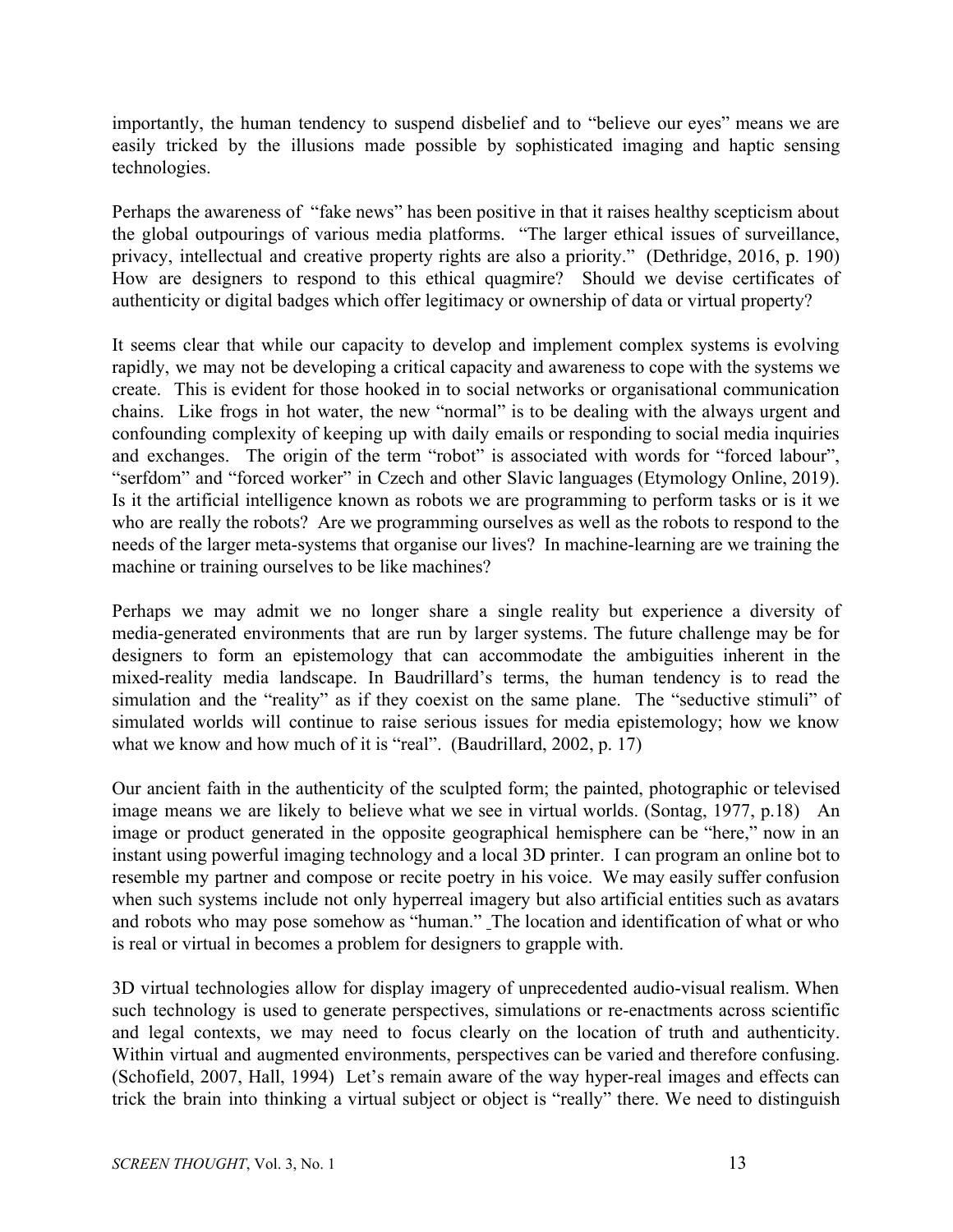carefully between actual reality and the pseudo-photographic 3D graphic images to achieve an uncanny and deceptive fusion of the model and reality.

Mega-platforms like the Internet of Things allow robots and artificial intelligence entities to communicate independently and organize industry processes in agriculture and manufacture. We are building a hyper-networked space where "humanoid" robots, industrial robots and online chatbots are also present. How may developers and designers ensure that bots, AIs and other artificial entities are accommodated in extended-reality in a way that is ethical?

We have traced some of the design opportunities and constraints of the extended-reality or mixed-reality media environment. In Baudrillard's terms, virtual worlds allow for aesthetic experience attaining a new hyperrealism, where media models or simulations of reality trick us into believing that what we see is "really" there. They seem to exist in real time on the same plane as actual reality. Clearly we can celebrate the technical, artistic value of highly interactive systems for business, health, industry and pleasure. Whether the humans of 2030 will agree to be programmed like robots in these increasingly complex systems of systems is up for debate and the answer is partly the responsibility of designers and policy-makers today.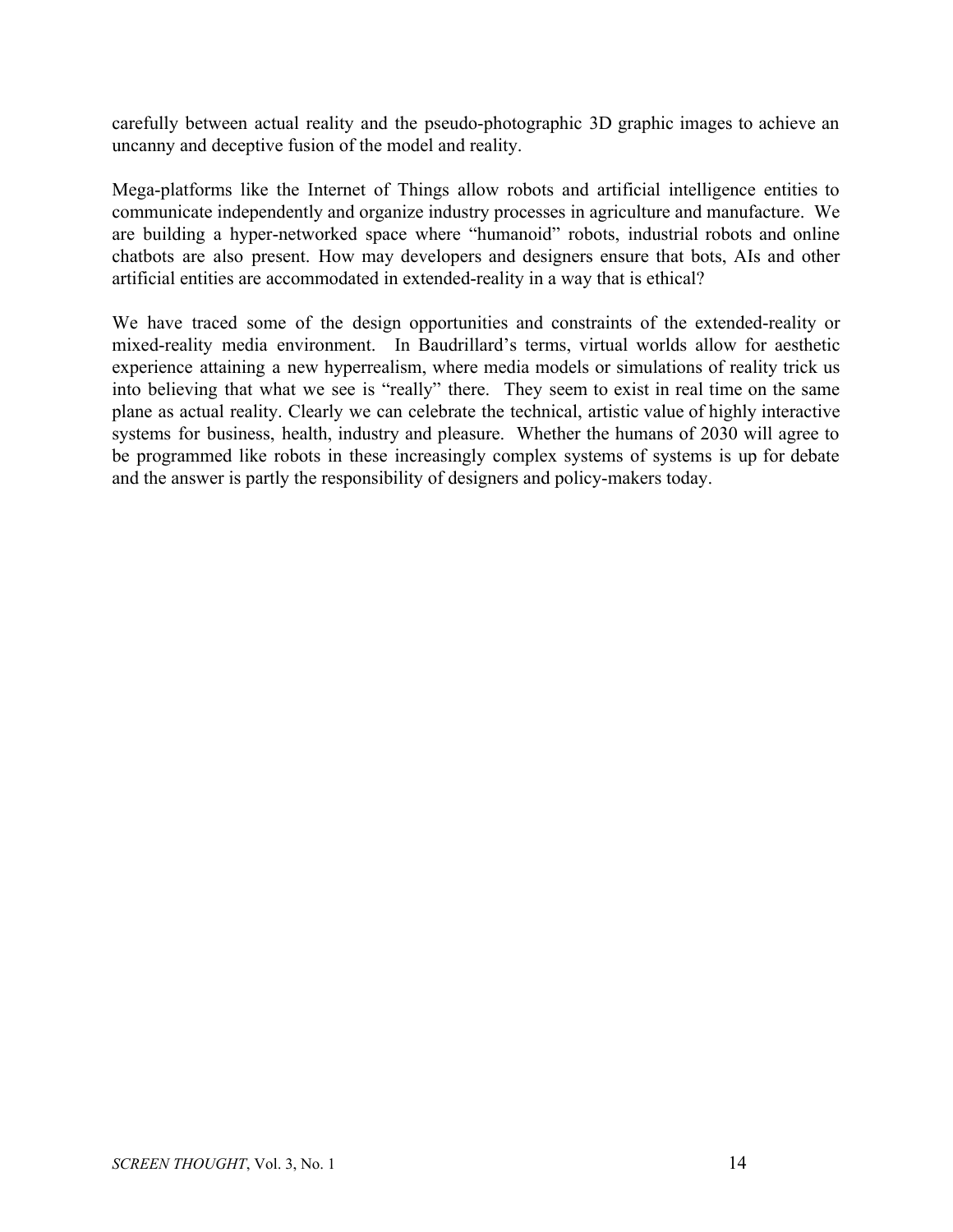### REFERENCES

Alkhabbas, F, Spalazzese, R, Davidsson, P *Emergent configurations in the Internet of Things as System of Systems* 2017 , IEEE/ACM Joint 5th International Workshop on Software Engineering for Systems-of-Systems and 11th Workshop on Distributed Software Development, Software Ecosystems and Systems-of-Systems (JSOS) <https://ieeexplore.ieee.org/document/7961697> Accessed 10/12/2019

Anderson, M, Schofield, D and Dethridge, L 2013, 'Ways of viewing and interacting: User experience in a virtual art gallery', in International Journal of Computer Research, Nova Science Publishers, New York, vol. 20, no. 1, pp. 79-101 ISSN: 1535-6698

Baudrillard, J 1983, *Simulations,* Semiotexte, New York.

Baudrillard, J 2002, *Screened Out*, Verso, New York.

Bolter, J. and Grusin, R. 2000, *Understanding New Media* MIT Press, Cambridge.

Cardoso, P, Monteiro, J, Semiao, J (Eds.) 2019, *Harnessing the Internet of Everything (IoE) for Accelerated Innovation Opportunities*, IGI Global, Pennsylvania.

Churchill, E, Snowdon, D, Munro, A (Eds.) 2001, *Collaborative Virtual Environments; Digital Places and Spaces for Interaction* Springer New York.

Cipolia-Ficarra, F 2014, *Handbook of research on Interactive Information Quality in Expanding Social Network Communications,* IGI Global; Pennsylvania.

Deleuze G and Guattari, F 1977, *Anti-Oedipus-Capitalism and Schizophrenia,* Viking, New York.

Dethridge, L and Schofield, D 2016, 'Making robot movies: An innovative international academic collaboration to teach transhumanism,' in *International Journal for Innovation Education and Research* Vol:-4 No-09, 2016

Dethridge, L and Quinn, P 2016, 'Realtime emergency communication in virtual worlds', in International Journal of Disaster Resilience in the Built Environment, Emerald, United Kingdom, vol. 7, no. 1, pp. 26-39 ISSN: 1759-5908

Dodds, C 2007, "Avatars and the invisible omniscience: the panoptical model within virtual worlds." Masters diss., RMIT University, School of Creative Media

Doffman, Z. 2019 *China's 'Abusive' Facial Recognition Machine Targeted By New U.S. Sanctions* [https://www.forbes.com/sites/zakdoffman/2019/10/08/trump-lands-crushing-new-blow-on-china](https://www.forbes.com/sites/zakdoffman/2019/10/08/trump-lands-crushing-new-blow-on-chinas-facial-recognition-unicorns/#34f1690c283a) [s-facial-recognition-unicorns/#34f1690c283a](https://www.forbes.com/sites/zakdoffman/2019/10/08/trump-lands-crushing-new-blow-on-chinas-facial-recognition-unicorns/#34f1690c283a) October 8 2019, Accessed 12/12/2019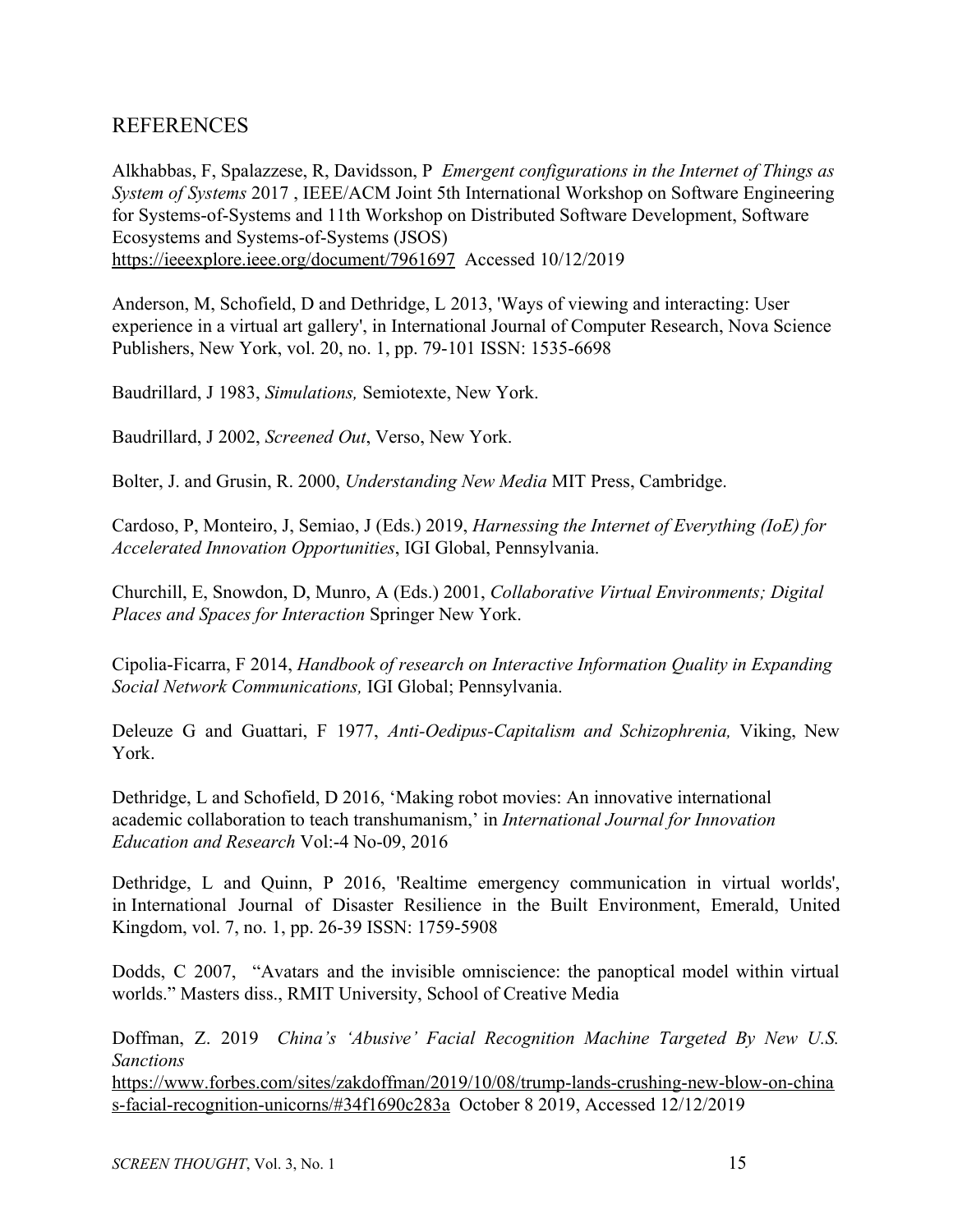Everett, A. and Caldwell, J. 2003, *New Media, Theories and Practices of Digitextuality,* Routledge, New York.

Etymology Online <https://www.etymonline.com/word/robot>Accessed 21/12/2019

Foucault, M 1980, Power/Knowledge: *Selected interviews and other writings,* trans. Colin Gordon et al. Pantheon, New York.

Gibson, W 1984, *Neuromancer*, Ace, New York.

Guttentag, D 2010,'Virtual reality: Applications and implications for tourism' *Tourism Management*, 31, 637-651. doi:10.1016/j.tourman.2009.07.003

Hall, M 1994, *The Scientific Renaissance*, 1450-1630 Dover, London.

Haraway, D 1991, *Simians, Cyborgs and Women: The Reinvention of Nature*, Routledge; London.

Hayes, G 2008 *What have you got against my bot?* (accessed 10-12-2019) http://www.personalizemedia.com/what-have-you-got-against-my-bot/

Hayles, N 1999, *How we became posthuman: virtual bodies in cybernetics, literature and informatics,* Chicago University Press, Chicago.

Heller, M 2019 *A recent history of Facebook security and privacy issues, TechTarget, Search Security*

[https://searchsecurity.techtarget.com/news/252462588/A-recent-history-of-Facebook-security-an](https://searchsecurity.techtarget.com/news/252462588/A-recent-history-of-Facebook-security-and-privacy-issues) [d-privacy-issues](https://searchsecurity.techtarget.com/news/252462588/A-recent-history-of-Facebook-security-and-privacy-issues) Accessed 10/12/2019

Holden, M. *CyberPsychology and Behavior* 8, no.3 (June 22, 2005): 187–211, doi:10.1089/cpb.200

Ivancic, D, Schofield, D and Dethridge, L 2016, 'A virtual perspective: Measuring engagement and perspective in virtual art galleries', in *International Journal of Arts and Technology*, Interscience, United Kingdom, vol. 9, no. 3, pp. 273-298 ISSN: 1754-8853

Ivancic, D Schofield, D and Dethridge, L 2013, 'The effects of perspective and presentation: User experience in a virtual art gallery', in *International Journal of Computer Research*, Nova Science Publishers, New York, vol. 20, no. 1, pp. 53-77 ISSN: 1535-6698

Jung, T., Dieck, C. *Augmented Reality and Virtual Reality: Empowering Human, Place and Business* Springer, Cham 2018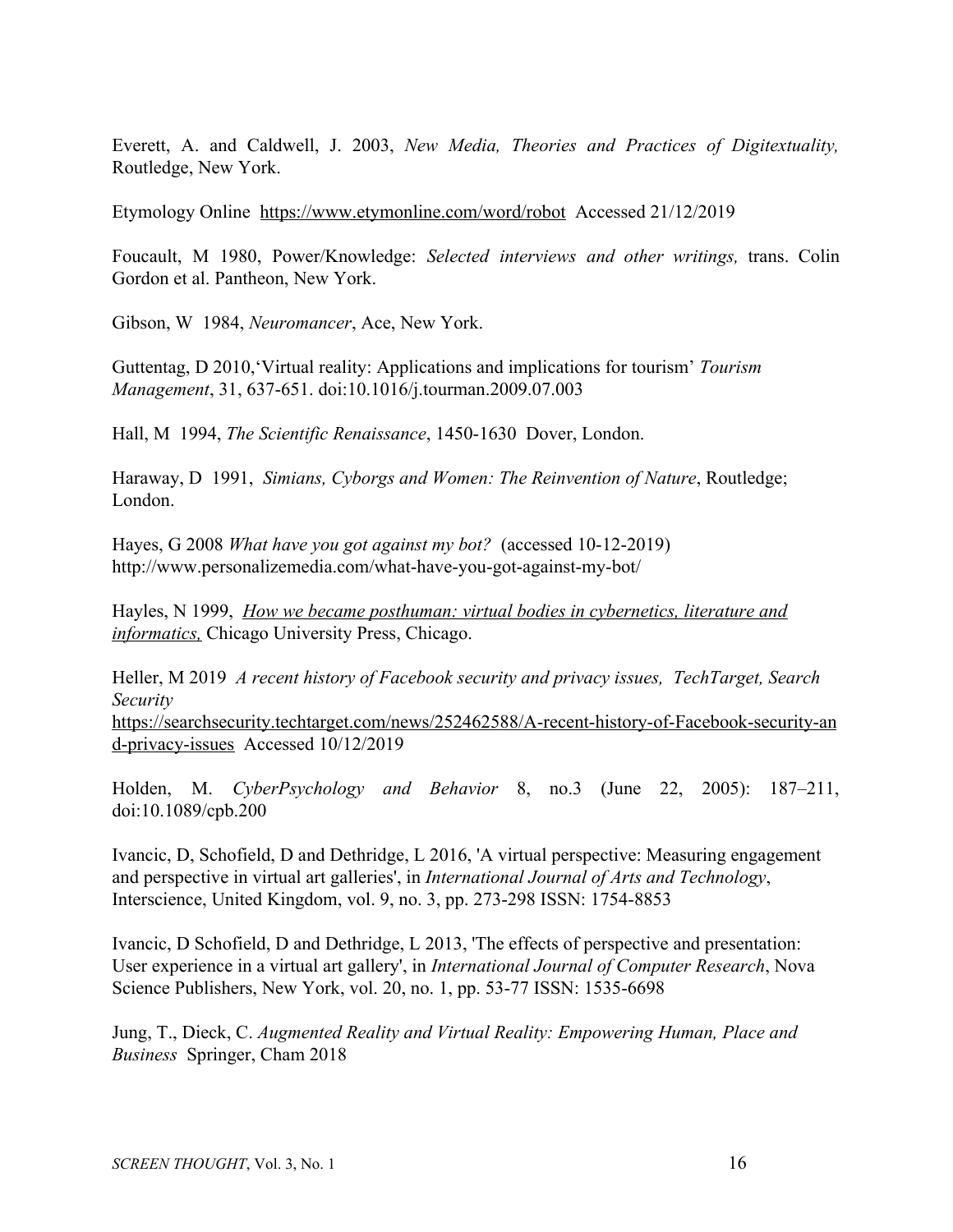Khosrow-Pour, M. 2020, *Virtual and Augmented Reality: Concepts, Methodologies, Tools, and Applications,* IGI Global, Pennsylvania

Lavorato, D. *Actually, Pokemon Go is more popular than ever* in Junkee Gaming 4/3/2019 <https://junkee.com/pokemon-go-still-thriving/196317>

Lehdonvirta, V. and Castronova, E., 2014, *Virtual Economies, Design and analysis.* MIT Press, Massachusetts, 2014.

Lévi-Strauss, C 1968, *The Savage Mind*, University of Chicago, Chicago.

MacLuhan, M 1974 *Understanding Media*, Routledge and Kegan Paul, London.

Manovich, L., 2001, *The Language of new Media,* MIT Press, Cambridge.

Milgram, P and Kishino, F 1994, 'A taxonomy of mixed reality visual displays', *IEICE Transactions on information systems*, vol. E77-D, No. 12 December 1994

Mitchell, W 2003 *ME++: The cyborg self and the networked city* Massachusetts, MIT Press.

Negroponte, N 1995 *Being Digital* Vintage, New York.

Rectenwald, M 2019 *Google Archipelago: the digital gulag and the simulation of freedom*, New English Review Press, Nashville.

Rodrigues, J, Ramos, C, Cardoso, P and Henriques, C 2018, *Handbook of Research on Technological Developments for Cultural Heritage and eTourism Applications*, IGI Global, Pennsylvania

Rogers, J, Duckworth, J,Middleton, S,Steenbergen, B,Wilson, P 2019, [Elements virtual](http://researchbank.rmit.edu.au/list/?cat=quick_filter&form_name=adv_search&search_keys%5Bcore_66%5D=2006092799) [rehabilitation improves motor, cognitive, and functional outcomes in adult stroke: Evidence from](http://researchbank.rmit.edu.au/list/?cat=quick_filter&form_name=adv_search&search_keys%5Bcore_66%5D=2006092799) [a randomized controlled pilot study](http://researchbank.rmit.edu.au/list/?cat=quick_filter&form_name=adv_search&search_keys%5Bcore_66%5D=2006092799) in *Journal of NeuroEngineering and Rehabilitation*, 16,1 - 13

Rubin, P. *Coming attractions: the rise of VR porn.* Wired Magazine, 04-17-2018 <https://www.wired.com/story/coming-attractions-the-rise-of-vr-porn/>(accessed 10-12-2019)

Rymaszewski, M et al. 2007 *Second Life: The official guide* Wiley, New Jersey.

Schofield, D 'Animating and Interacting with Graphical Evidence: Bringing Courtrooms to Life with Virtual Reconstructions,' paper presented at IEEE Conference on Computer Graphics, Imaging and Visualisation, Bangkok, Thailand, (August 14-16, 2007).

Smith, M 2005 *Stelarc, the monograph* MIT Press, Cambridge.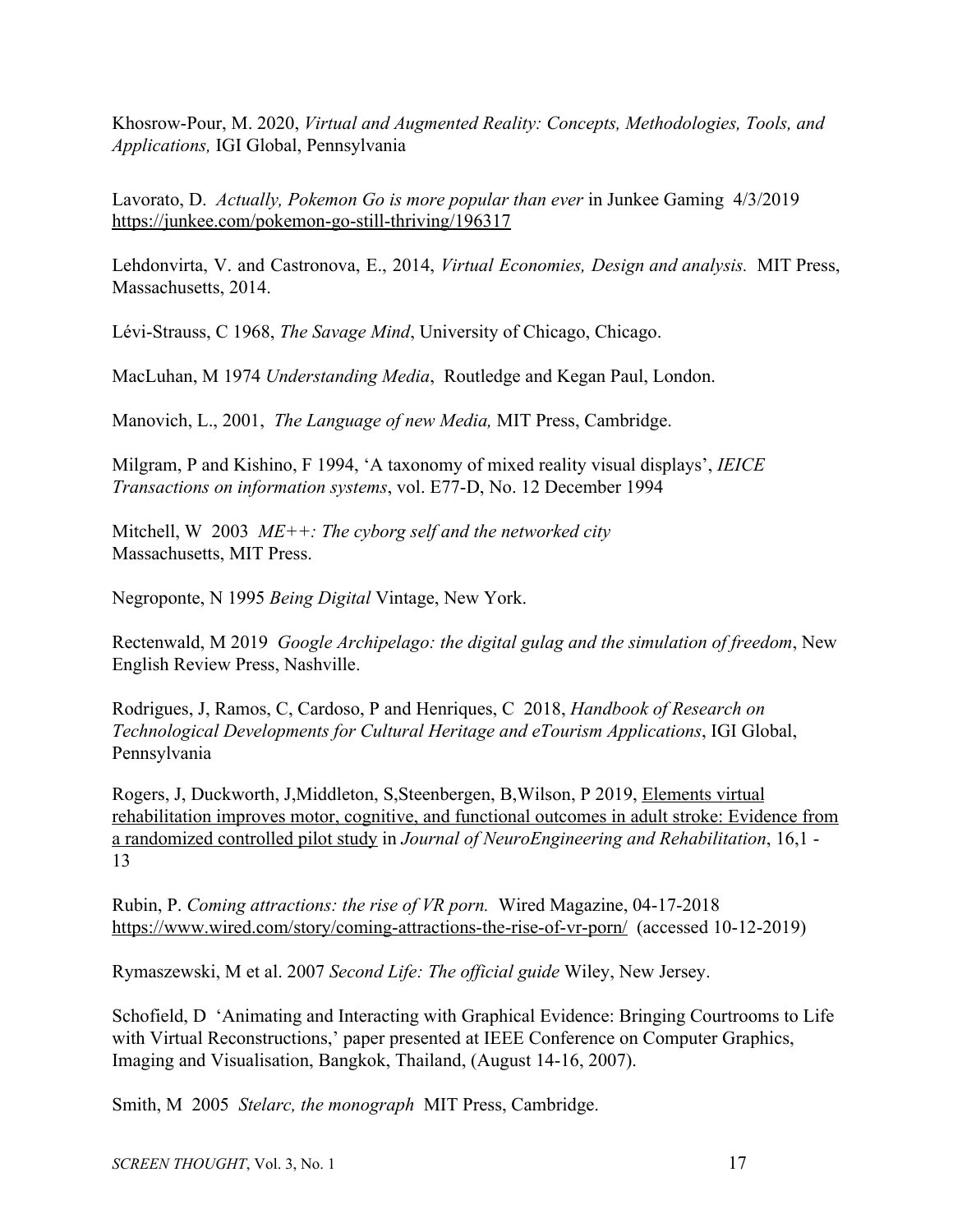Sherman, W and Craig, A 2003, *Understanding Virtual Reality*, Morgan Kaufman Publishers, Elsevier Science, London.

Sontag, S 1977, *On Photography,* Delta, New York.

Sugiyama, S. (Ed.) 2019 *Human Behavior and Another Kind in Consciousness: Emerging Research and Opportunities*, IGI Global, Pennsylvania.

Sveistrup, H., "Motor rehabilitation using virtual reality," in *Journal of NeuroEngineering and Rehabilitation* (December 2004), 1:10.

Triolo, P, Kania, E and Webster, G Chinese government outlines AI ambitions through 2020 [https://www.newamerica.org/cybersecurity-initiative/digichina/blog/translation-chinese-governm](https://www.newamerica.org/cybersecurity-initiative/digichina/blog/translation-chinese-government-outlines-ai-ambitions-through-2020/) [ent-outlines-ai-ambitions-through-2020/](https://www.newamerica.org/cybersecurity-initiative/digichina/blog/translation-chinese-government-outlines-ai-ambitions-through-2020/) (Accessed 15-12-19)

Varnum, K 2019, *Beyond Reality: Augmented, Virtual, and Mixed Reality in the Library*, ALA Editions, Chicago.

Vigna, P and Casey, M. 2018, *The Truth Machine. The Blockchain and the Future of Everything,* St. Martin's Press, London.

Von Hippel,E 2005, *Democratizing Innovation* MIT Press, Cambridge.

Walz, S and Deterding, S 2015 *The gameful world*, MIT Press, Cambridge.

Warner, M 2006, *Eyes, Lies and Illusions* (Melbourne: Australian Centre for the Moving Image, 2006), 8. See also SM, 200.

Wertheim, M 1995, *The Pearly gates of cyberspace* W.W. Norton & Co., New York.

Winfield, A. 2018 06 February, 'Why ethical robots may not be such a good idea after all'. *IEEE Spectrum*

[https://spectrum.ieee.org/automaton/robotics/artificial-intelligence/why-ethical-robots-might-not](https://spectrum.ieee.org/automaton/robotics/artificial-intelligence/why-ethical-robots-might-not-be-such-a-good-idea-after-all)[be-such-a-good-idea-after-all](https://spectrum.ieee.org/automaton/robotics/artificial-intelligence/why-ethical-robots-might-not-be-such-a-good-idea-after-all) Accessed 9/12/2019

Wong, S. , Li, H. and Chou, M. 2019, *Digital Humanities and Scholarly Research Trends in the Asia-Pacific*, IGI Global., Pennsylvania.

Wright, A and De Filippi, P, *Decentralized Blockchain Technology and the Rise of Lex Cryptographia* 2015 Available at SSRN: <https://ssrn.com/abstract=2580664> or[http://dx.doi.org/10.2139/ssrn.2580664](https://dx.doi.org/10.2139/ssrn.2580664)(Accessed 30/10/2019)